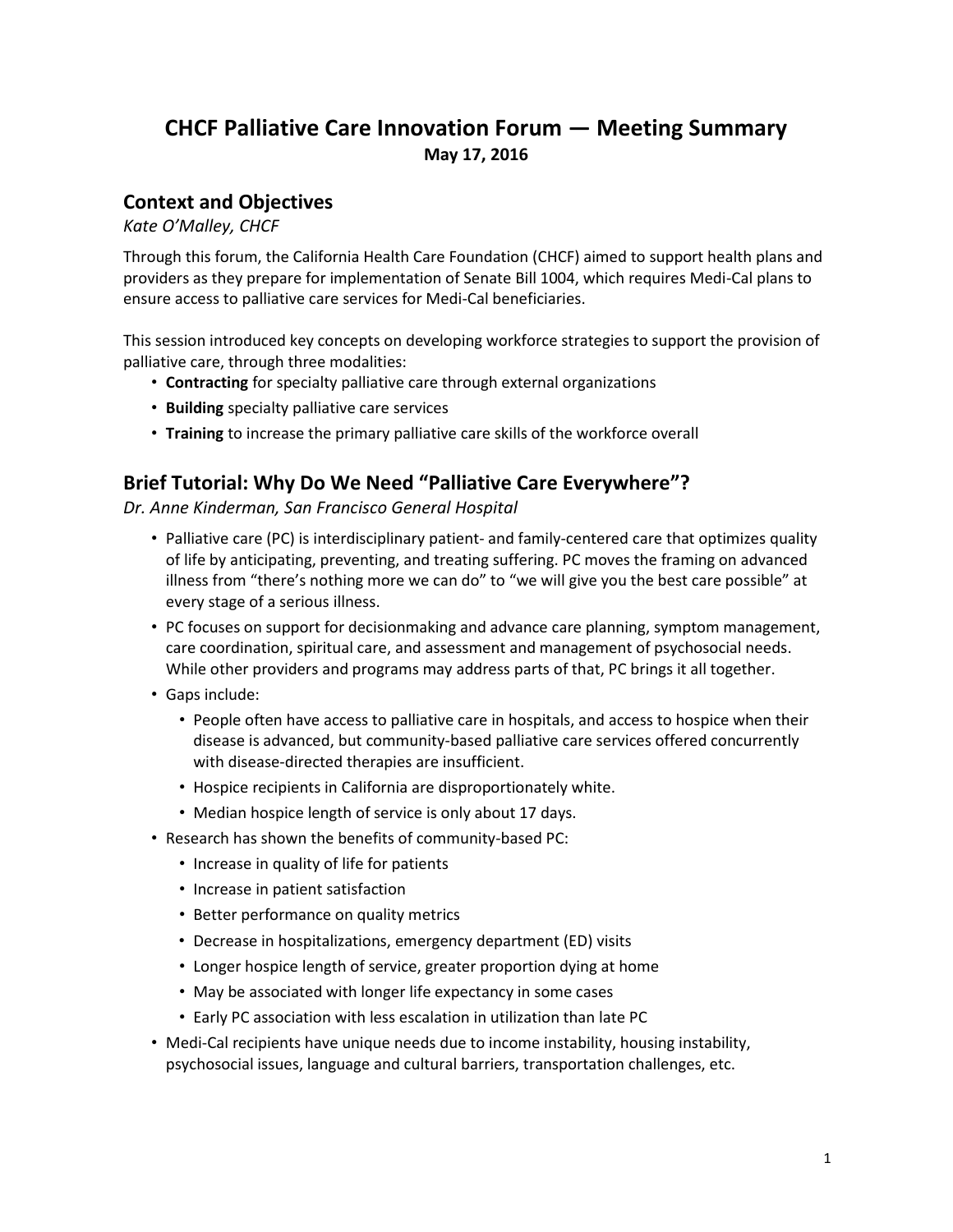- Plans and providers need to think creatively about how to achieve their goal how can you build on existing services? Think outside the box (e.g., telehealth, partnering with community health workers, delivering services in alternative settings).
- Need to build primary palliative skills, develop access to specialty services, and include "cultural brokers" in our workforce to engage different populations.

## **PC Service Design Cues: Developing Solutions Based on Needs**

## *Kathleen Kerr, Kerr Healthcare Analytics*

A useful framework for assessing PC needs and designing solutions for filling the gaps stems from concepts developed by Don Berwick (IHI, CMS) — solutions must make sense from these perspectives:

- **Science and professionalism:** Evidence-based care, aligned with consensus best practices
- **Patient and family:** Centered on their needs and preferences
- **Business and finance:** A rational investment for systems and payers
- **Providers:** Helpful, accessible, sustainable (a rational investment of time and energy for individuals)

As health plans and provider organizations assess their current assets and gaps when planning improved access to palliative care, they can use this lens: Is the solution addressing and aligning each of these elements?

#### *Science and professionalism*

- Consensus best practices have been described in multiple resources.
- Core components of quality end-of-life care have been articulated.
- Resources describe essential clinical skills and structures that payers and providers should have in place to deliver PC.

## *Patient and family*

- Studies and surveys have examined what is most important to patients and families services can be created with these priorities at the center.
- Understanding the needs, priorities, and limitations of the patient population you intend to serve is essential to designing a program to meet their needs.

## *Business and finance*

- The business case for PC is anchored in cost reduction and avoidance.
- Payers and providers need to understand current expenditure patterns and believe that those patterns are modifiable.
- The top 5% (highest expense patients) account for 60% of spending; of that top 5%, 11% are at end of life and 40% have persistently high costs — many of these patients would be appropriate for and benefit from PC services.
- Community-based PC has been shown to reduce costs.

#### *Providers*

• For referring/generalist providers: PC needs to save them time or be time-neutral; have clear inclusion criteria that fit into existing workflows; have clear scope (what the specialty service does and how it adds value for them and for patients); have proof that it helps; and show respect for the existing relationship with the patient.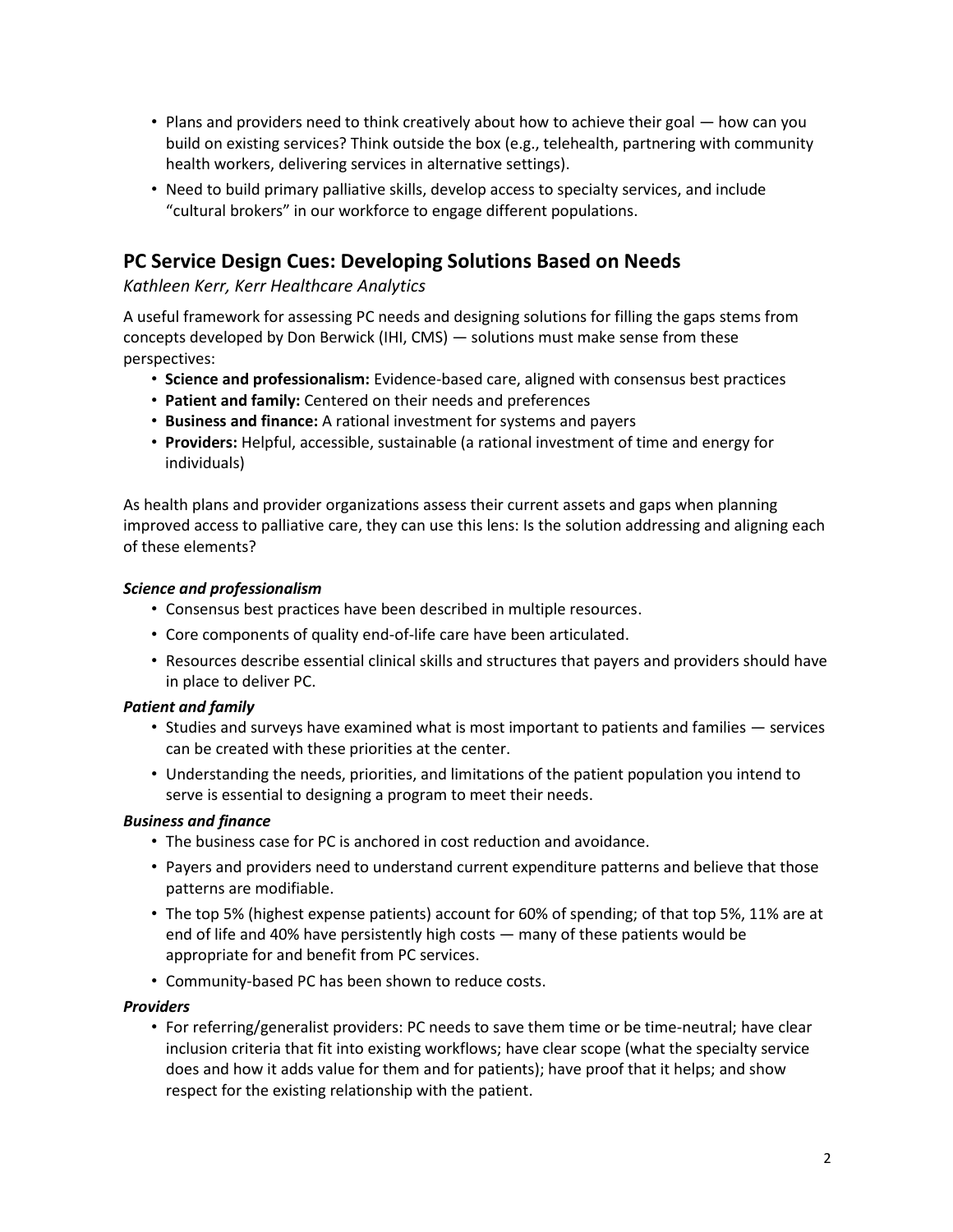For specialty PC providers: Must be adequately compensated, have time to do the work, allow them to work within their scope, and have reasonable expectations about outcomes.

## **Workforce Development from a Payer's Perspective: Launching a Palliative Care Program**

*Torrie Fields, Blue Shield of California*

#### *Building on existing assets*

- Health plans should begin by assessing what they already have and what they can grow. With a limited workforce in specialty PC, consider ways to build skills and capacities of generalists who are passionate about advanced illness care.
- First step is understanding the landscape:
	- Identify and analyze the population of interest (retrospective claims analysis using death data to assess cost of care at end of life); prognostication approaches to understand who may benefit from PC (e.g., using National Committee for Quality Assurance criteria, disease-specific categories, utilization).
	- Find entities doing similar work and leverage current literature showing impact of PC.
	- Perform an internal stakeholder analysis to assess who already has related experience (e.g., case managers with experience in home care) or who wants to build skills in PC.

#### *Five basic levers payers can use to increase access to PC*

- Provider training and recognition
- Care management / case management
- Medical policies and coverage
- Payment innovations making sure services and incentives match
- Community collaboration and awareness including social services for vulnerable members

#### *Basic elements of a needs assessment*

- Identify the population and needs (providers and patients).
- Assess gaps and barriers (clinical teams, benefits and coverage, access to care and services).
- Prioritize opportunities with leadership and the organization (align with leadership's goals, evaluate actuarial and financial risk models and impacts).

#### *Assessing impact of services*

- Measures depend on the audience for whom you are measuring. Research? Quality Improvement? Accreditation? Funding?
- Make sure what you want to measure is feasible to measure use what you're already collecting.

#### *Key lessons learned from payer perspective*

- Leverage existing resources align PC program with organizational strategy; play to your strengths.
- Obtain leadership commitment.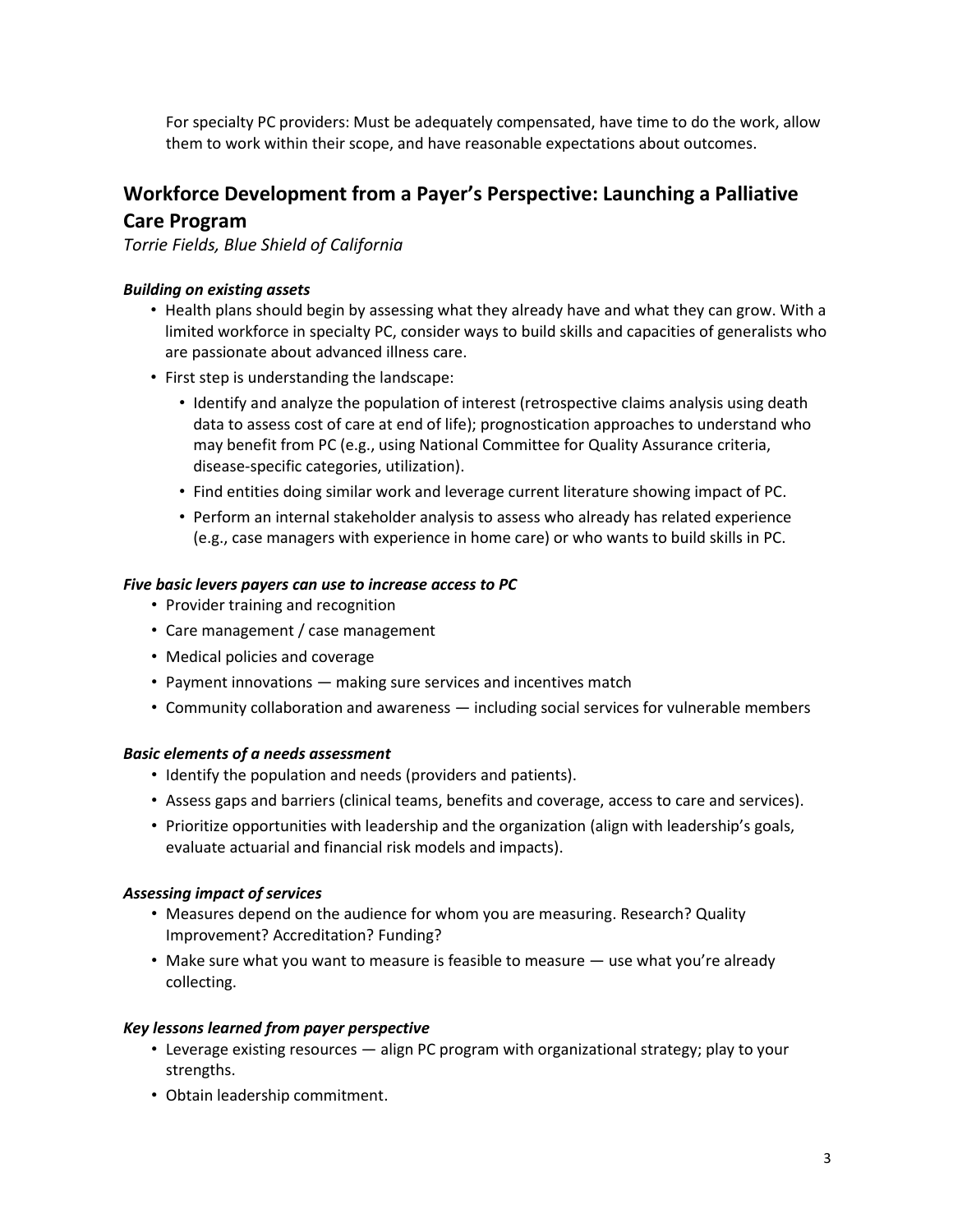- Build relationships take the time to meet frequently with partners.
- Don't under- or overestimate the role of data data exchange and standardization among partners are critical.
- Stage your growth and build be prepared to go fast but manage the expansion; avoid overpromising and under-delivering.

## **Panel 1 — Contracting: Increasing Capacity Through External Solutions**

*Moderator: Carl Bouthillette, CHCF*

- **Aspire Health:** Brad Smith plus customer: Dr. Chip Chambers, Cigna HealthSpring
- **ResolutionCare:** Dr. Michael Fratkin plus customer: Dr. Scott Endsley, Partnership HealthPlan
- **Collabria Care:** Carol Williams plus customer: Dr. Scott Endsley, Partnership HealthPlan

## *[Aspire Health](https://www.aspirehealthplan.org/) and [Cigna HealthSpring](http://www.cigna.com/medicare/cigna-healthspring)*

#### **Drivers for collaboration**

- Payers identifying the need to improve end-of-life care
	- Cigna found very high costs associated with the day of death they knew they had a problem and knew palliative care was a solution — but didn't know how to address community-based services.
- Providers with ability to provide community-based PC services
	- Aspire sets up specialty physician practices that provide non-hospice community-based PC, currently in 12 states; Aspire is rapidly growing, with plans to expand to California in September 2016.

#### **Key success factors of partnerships**

- Education and culture change
	- The Aspire/Cigna partnership centers around the primary physician ideally, they are the ones to introduce the program to the patient. Therefore, a massive educational campaign was needed — over the course of 30 months, Aspire and Cigna provided education on PC to every physician associated with Cigna HealthSpring across Tennessee. As a result, while they do use claims data to identify potential patients, they have a qualitative screening process of those lists by the provider organizations, and most referrals come from the providers.
- Close working relationships and trust
	- Cigna and Aspire have worked together to build trust with the physician groups when the program was originally presented to them, some recoiled because the providers didn't know them or trust them with their patients. They have built that trust over time.
	- Aspire sends primary providers a succinct, one-paragraph summary to tell them everything they need to know about the care of that patient.
	- Close communication and regular touch-points between Aspire and Cigna have been key, enabling problem-solving around specific patient issues and general program strategies.
	- If not building PC services yourself, finding a trusted, skilled partner is essential.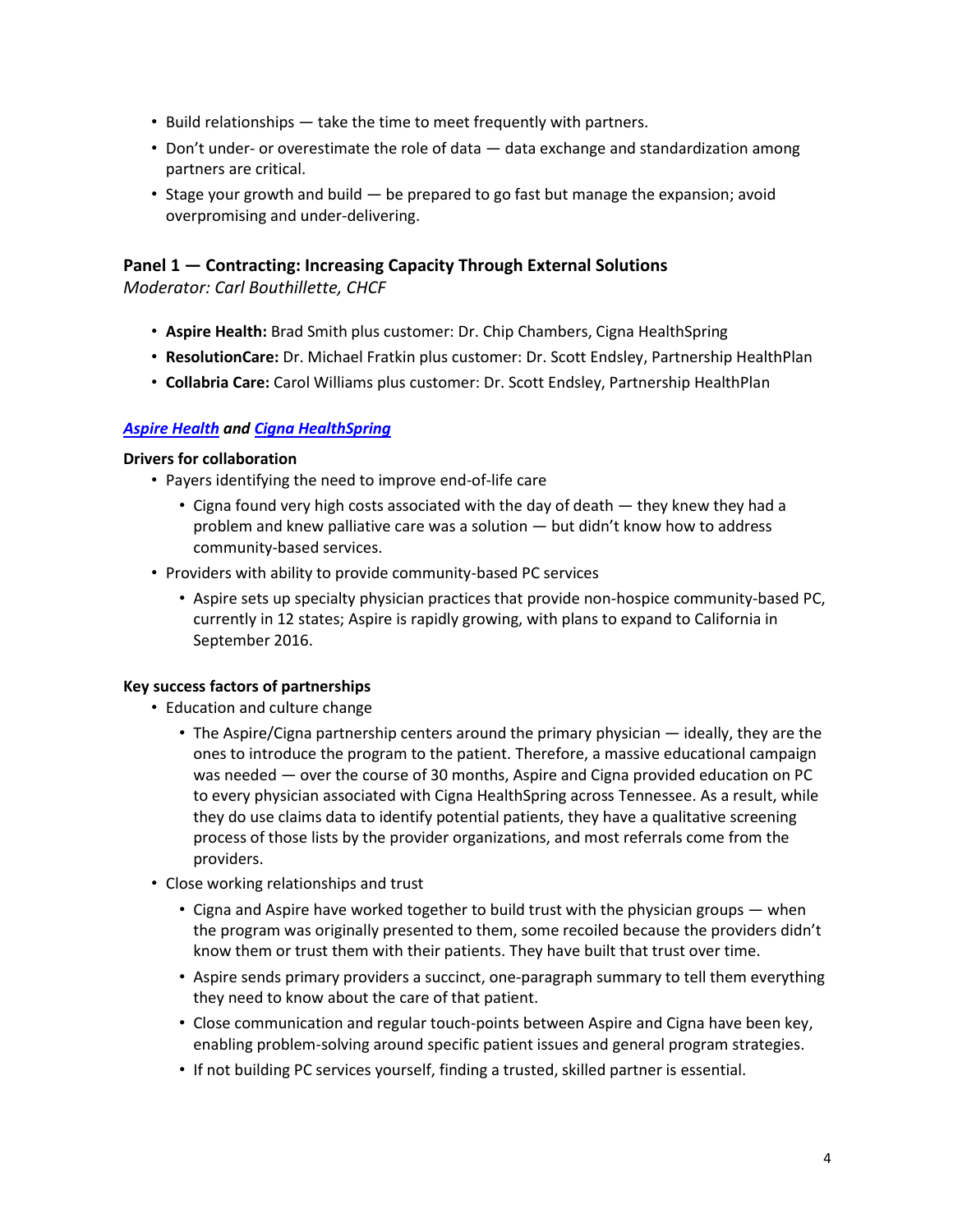## *[ResolutionCare,](http://www.resolutioncare.com/) [Collabria](http://collabriacare.org/) Care, and [Partnership HealthPlan of California](http://www.partnershiphp.org/Pages/PHC.aspx)*

ResolutionCare and Collabria Care are two of the four provider sites that participated in a six-month community-based palliative care benefit pilot with Partnership HealthPlan of California (PHC) and Partners in Palliative Care, and in the CHCF Payer/Provider Partnerships planning grant and implementation grant.

#### **Drivers for collaboration**

- Payers identifying the need to improve end-of-life care
	- While PHC has developed a portfolio of efforts related to advanced illness care, "Offering and Honoring Choices," before these pilots, palliative care had not been a part of the health plan's service model. They knew there was a huge gap in capacity for communitybased PC in many of the rural Northern California counties they serve and were looking for different strategies to fill that gap.
- Providers with ability to provide community-based PC services
	- Dr. Fratkin of ResolutionCare had been providing palliative care services for years but was struggling with an under-resourced program. As models for payer/provider partnerships for PC showed potential for building out a fully-resourced PC program, ResolutionCare jumped at the opportunity to partner with PHC to provide in-person, telemedicine, and videoconference-based care to take care of people in their homes.
	- Collabria Care (formerly Napa Valley Hospice and Adult Day Health) added palliative care services in 2011.

#### **Key success factors of partnerships**

- Global payment and start-up support
	- PHC provides a per member per month (PMPM) global payment to each of the four provider groups, tiered based on whether they provide in-home skilled nursing services, with incentive programs related to ED and hospital utilization and Physician Orders for Life-Sustaining Treatment (POLST) completion. They also provided some start-up funding to offset the costs of ramping up services. These funding models have supported the provider organizations in building the teams and services they need to support patients and families effectively.
- Reporting and communication
	- Throughout the pilot, PHC had the four provider organizations participate in regular conference calls (one-on-one and combined), submit worksheets reporting patient data, and share real-life stories of how this work is playing out in the field. This communication has helped keep the pilot on track, helped with identifying issues and enabling coursecorrection, and built relationships among the provider groups and between the providers and PHC.

#### **Lessons learned**

- **Referral processes are harder than you think** The simpler you make the process, the better. With multiple programs available from the health plan (e.g., complex case management), referring providers may have trouble differentiating.
- **Medi-Cal beneficiaries have unique needs** Medi-Cal only (as opposed to dual Medi-Cal/Medicare) are typically younger than other PC patients, may not be ready to embrace PC,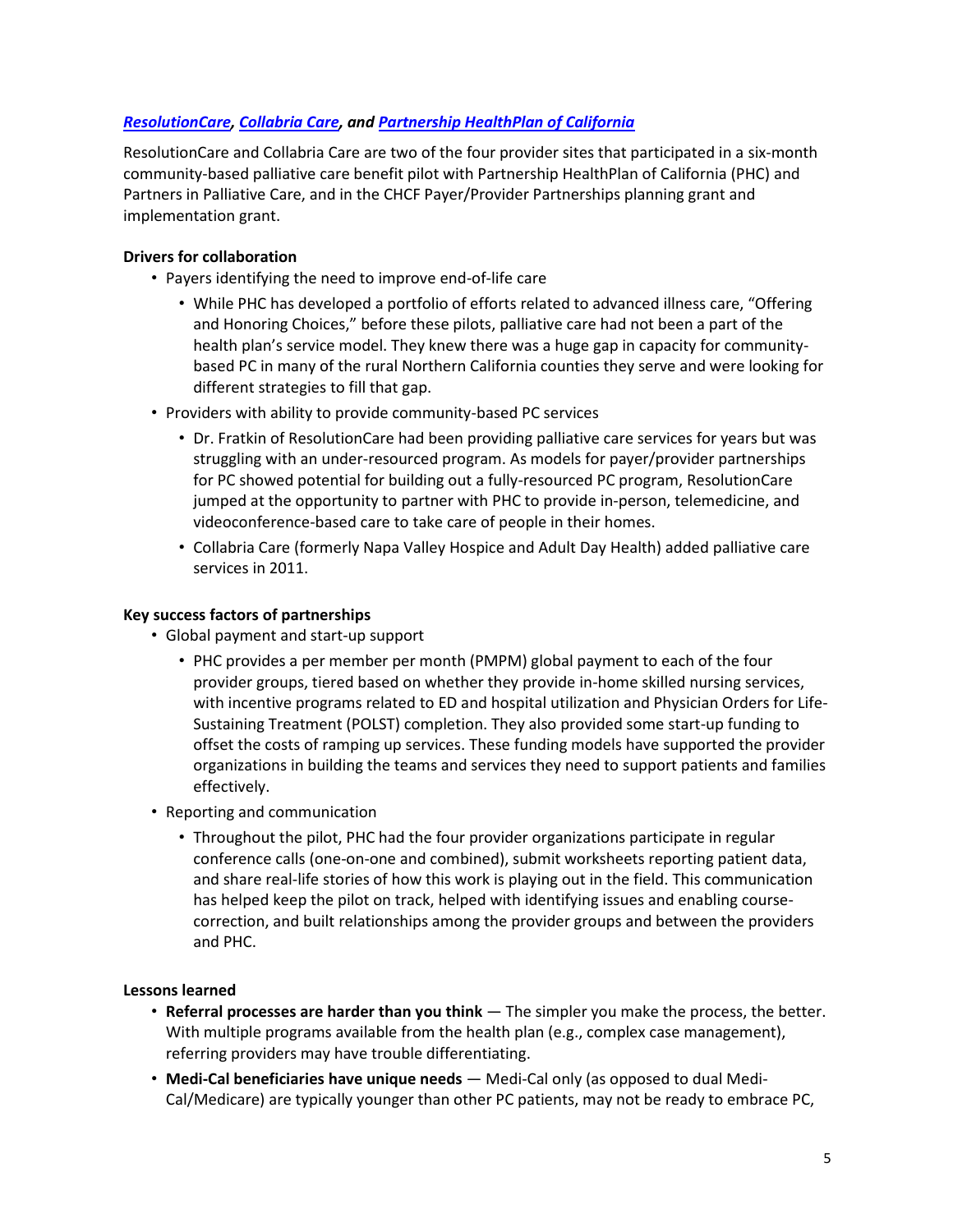and have more psychosocial issues that staff may not have the experience or skills to manage appropriately. Many times the patients' core issues weren't medical; they were social and financial. This underscores the need for robust social work support, education of providers on psychosocial needs, as well as additional outreach, education, and preparation of patients to help them open up to the idea of palliative care. The type of outcomes we can expect may also need to be adjusted (e.g., death at home may be more difficult to impact if home supports are not there).

- **Technology does not need to be a barrier** Regarding tele-PC, Dr. Fratkin has found that once initial setup issues are addressed, the technology really disappears, and provider and patient are able to truly connect.
- **Finding the right staff and supporting them with training is essential** What qualifies prospective staff most is compassion and the view that PC is a human enterprise — that what is happening is not a medical problem; it is a human experience. Organizational support/sponsorship of training and certification programs shows commitment to staff skills.

## **Panel 2 — Building Your Own: Increasing Capacity by Developing a Specialty Palliative Care Service**

*Moderator/panelist: Dr. Mike Rabow, University of California, San Francisco (UCSF)*

- **Sharp HealthCare:** Suzi Johnson
- **University of California, Irvine:** Dr. Solomon Liao

#### **Drivers and program structure**

- [UCSF Symptom Management Service](https://www.ucsfhealth.org/programs/cancer_symptom_management/) is based in UCSF's cancer center, and began with the help of a single, powerful oncologist who was interested in the services being offered by the PC team. "Sibling rivalry" effect drove others in cancer center to seek out the services. It's important to understand who wants what within your organization — power structure and flow of funds.
- [Sharp HealthCare's Transitions program](http://www.sharp.com/services/hospice/transitions-advanced-illness-management-program.cfm) was implemented in 2007. Its aim was to take hospice principles and move them upstream, to provide an alternative to using the ED or hospital to manage disease. Four pillars of the program: in-home consultation, evidence-based prognostication, caregiver support, goals of care conversation. It is a nurse-led case management model and also includes social work, spiritual care, and oversight by the chief medical officer for palliative care.
- [UC Irvine's outpatient palliative care program](http://www.ucirvinehealth.org/medical-services/palliative-care/) started eight or nine years ago, and began as a posthospital follow-up service. Now they see 150 patents per month, in 5.5 days of clinic per week, and have added a heart failure PC clinic. Planning to double by next year to 5 days/week due to expected influx of CalOptima (Medi-Cal) patients.

#### **Developed and staffing programs based on needs and assets**

• The Sharp team thought up front about what problem they were trying to solve. They saw heart failure as low-hanging fruit — high rates of hospital admissions and low rates of hospice use. As they developed the program, they considered what a referring provider would want: evidence-based medicine (in the referral criteria and outcomes metrics) and confidence that PC providers had competence in the disease (skilled, experienced staff; commitment to training; highly structured algorithms for visits).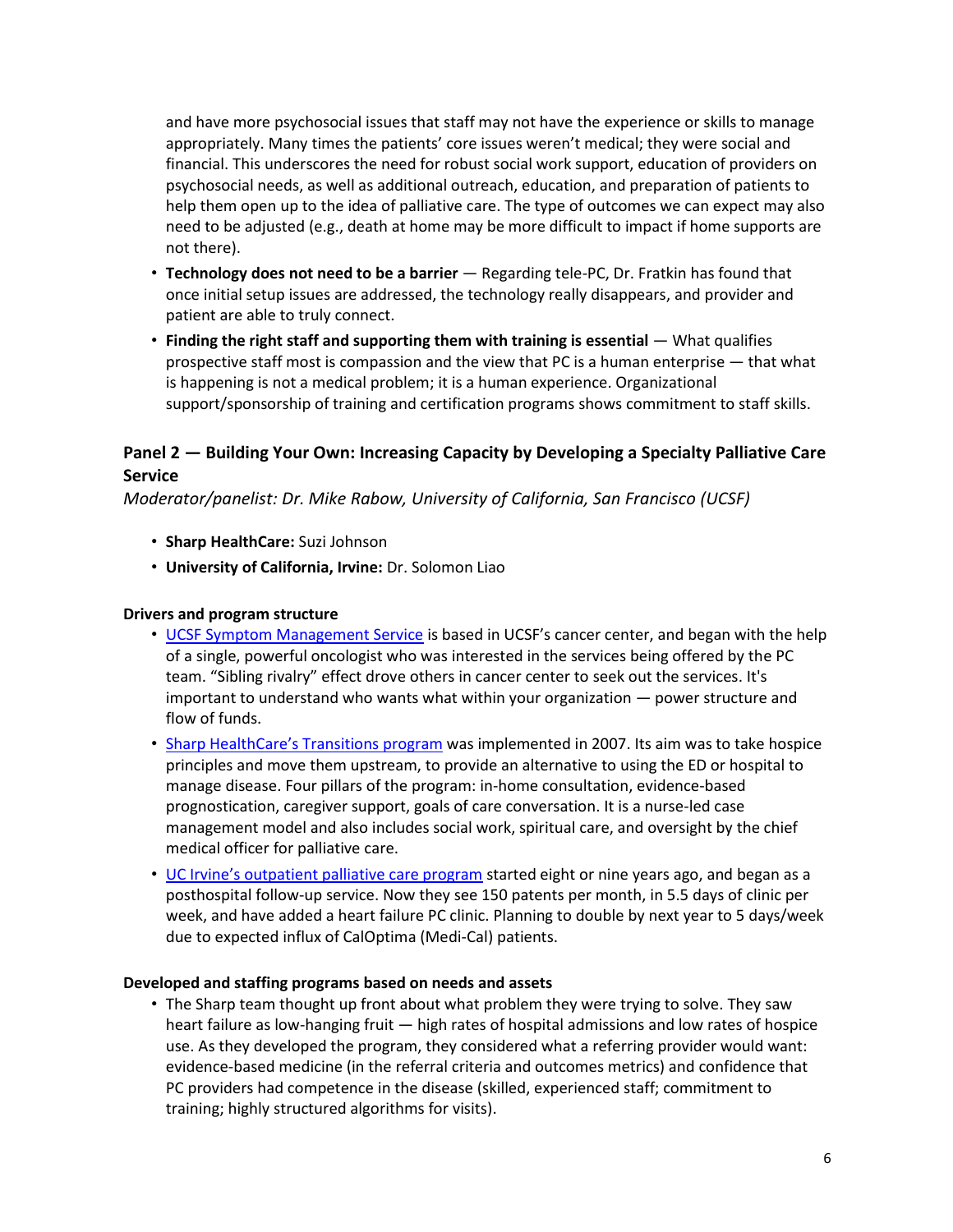- UC Irvine is challenged by the need to staff up their service to double capacity  $-$  it can be difficult to hire talented, certified providers. It's committed to training existing staff and the future workforce; for example, those in the PC fellowship program.
- UCSF also has a PC fellowship program Try hard to keep them on staff after fellowship. Also leverage staff that are not PC-certified; for example, all the social workers in the cancer center are considered part of the PC team (and identify themselves that way) even if not PC-certified.

## **Addressing staff burnout**

Data shows that risk of burnout for PC physicians is higher than for any other physician specialty. Lots of new programs are being developed, but programs also fold — burnout is probably a piece of this.

- UC Irvine has PC physicians rotate off to do other things (e.g., general medicine) and bring in per diem coverage to help lighten weekend load for PC team members. Team-building activities (e.g., retreats) can also be useful. Consider offering career-planning support and access to a sounding board for challenges or frustrations.
- Sharp tries to provide staff with tools and support they need so they stay satisfied.
- UCSF tries to identify what the team can do every day, every week, every month, and every year to protect against burnout. They hold regular team meetings focused on patients and on team self-care. These meetings start with a poem and end with a gratitude practice.

## **Panel 3 — Training: Increasing Capacity Through Training in Primary Palliative Care**  *Moderator: Anne Kinderman, San Francisco General Hospital*

- **Stanford Health Care:** Sandy Chan
- **ECHO Palliative Care (ResolutionCare Fund):** Amy Bruce plus customer: Katie Stollmeyer, Six Rivers Medical Center, Mad River Hospital System
- **California State University (CSU) Institute for Palliative Care:** Helen McNeal plus customer: Sheri Keahey, Providence Health & Services

Since we will never be able to address all palliative care needs through specialty palliative care, we need to build the skills of primary providers (primary care and specialists). Many options and approaches for training exist; a few examples were explored during this panel.

## **[Stanford Health Care](http://online.stanford.edu/course/palliative-care-always)**

- [Palliative Care Always,](https://lagunita.stanford.edu/courses/Medicine/pc_always/Winter2016/about) a free online course, was developed as an interdisciplinary training module to build skills of primary providers (and patients and families) on supporting people with serious illness from diagnosis to death. It includes didactic information delivered from different members of the interdisciplinary team (IDT), and then shows that provider actually delivering the care to a standardized patient (actor).
- The first run of the course was January-May 2016; as each IDT member was featured in the didactic portion in a particular week, they were also available for communication with participants online that week. The course is set to run again starting in September 2016.
- In the first run of the course, about 76% were health care providers, 24% other. Among providers, about 30% were nurses, 15% physicians, about 15% social workers, and 7% worked in spiritual care. All participants got the same curriculum.